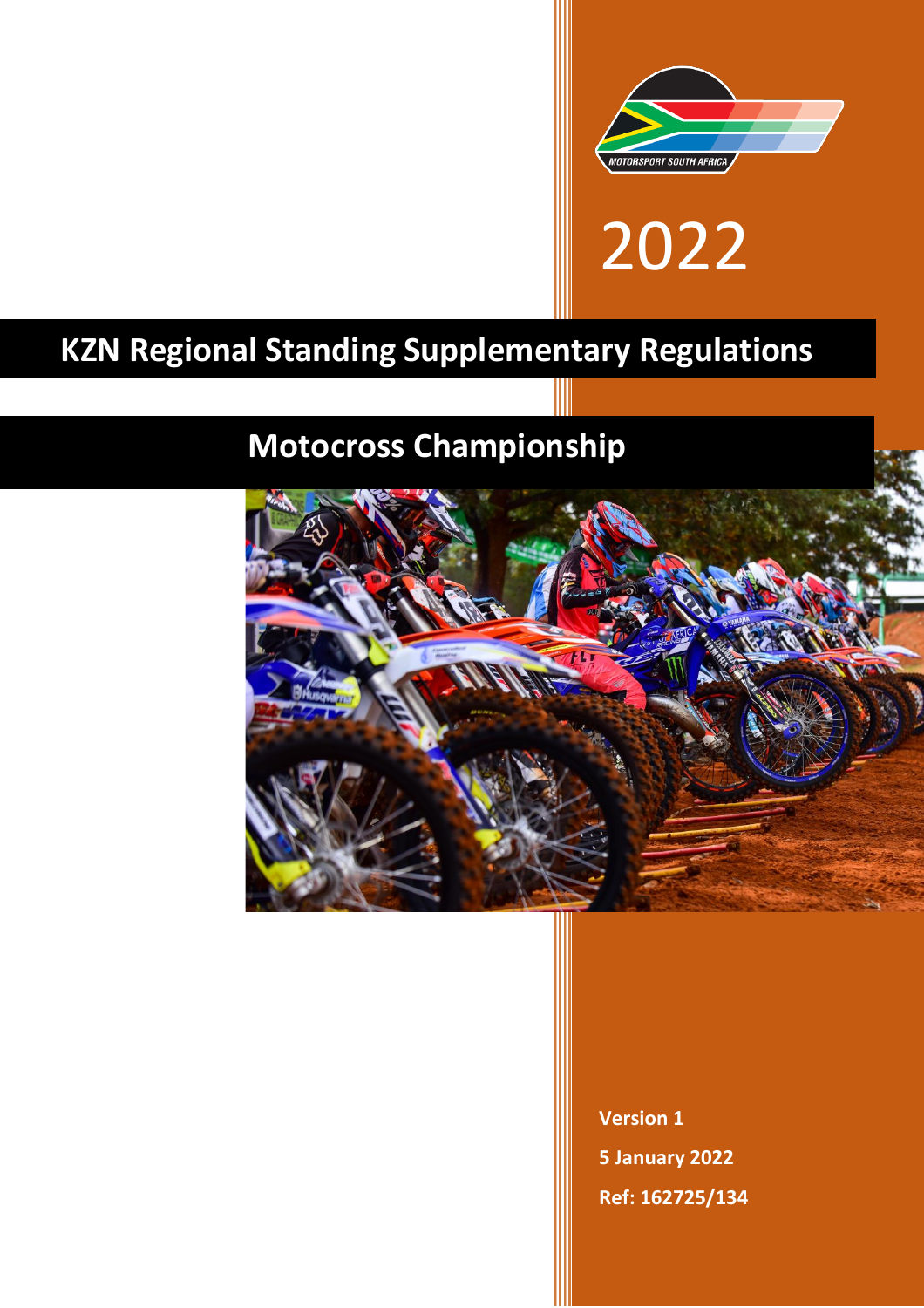# **REVIEW AND AMENDMENTS**

Motorsport South Africa (MSA) will periodically review these rules and will present the revised version to all members for agreement to publish the updated version.

Amendments and updates to the rules will be recorded in the Amendment Record, detailing the updated version, date of approval of the amendment and a short summary of the amendment.

# **AMENDMENT RECORD**

| <b>Modified SSR/ART</b> | Date applicable | Date of<br><b>Publication</b> | <b>Clarifications</b> |
|-------------------------|-----------------|-------------------------------|-----------------------|
|                         |                 |                               |                       |
|                         |                 |                               |                       |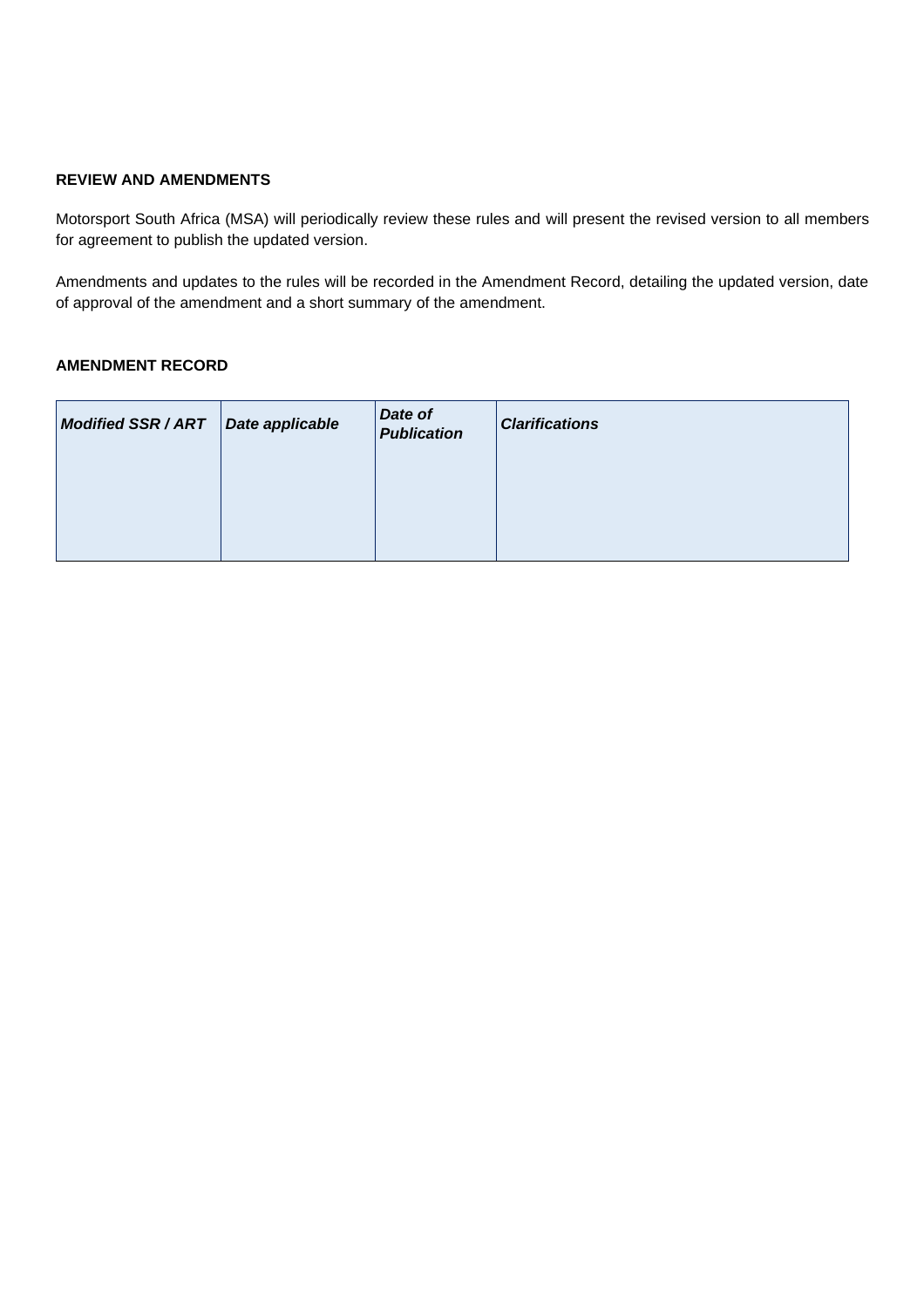Note: These regulations are to be read in conjunction with the General Competition Rules (GCR's), National Motocross Standing Supplementary Regulations (SSR's) and any applicable circulars of Motorsport South Africa (MSA). These regulations must be read and understood by all competitors.

In the event that there is any conflict between regional and national rules, the national rules (2022 MSA SA National Motocross SSR's) shall, at all times prevail.

Link for the 2022 [MSA GCR Regulations](file:///C:/Users/Rosina/AppData/Local/Temp/2022MSAGCRs_CircuitSSRs_AppendixH_10Dec21-1.pdf)

Link for the 2021 MSA National Standing Supplementary Regulations:

#### **1. VALIDITY OF THE REGULATIONS**

Applicable for the calendar year of 2022*.*

#### **2. CONTROLLERS OF THE CHAMPIONSHIP**

The Controllers of the Championship will be the MSA KwaZulu-Natal Regional Motorsport Committee.

#### **3. AIM OF THE CHAMPIONSHIP**

- a) To declare a KwaZulu-Natal Motocross Champion in each of the Regional classes. The Controllers are responsible for declaring the winners of the Championship and are entitled to withhold such declaration from any competitor.
- b) The Championship year shall run from 1 January 2022 to 31 December 2022*.*
- c) Average of 6 riders per class to constitute a Championship as per SSR 6.3
- d) KwaZulu-Natal Championship Classes:
	- 50cc Auto Clutch (Air & Water Cooled) 65cc
	- 85cc
	- $MX3$
	- Premier Class A
- e) Regional Colours are at the discretion of Motorsport South Africa and are not automatically awarded to all winners. Regional Colours are awarded as per the Regional Colours Criteria.

# **4. ELIGIBILITY OF RIDERS & MOTORCYCLES**

- a) *The Regional Championship will be open to riders from all MSA Regions. Only riders resident in KwaZulu-Natal will be eligible to obtain KZN Regional Colours.*
- b) All eligible riders, motorcycles and licences comply with SSR 16.

# **5. CHAMPIONSHIP EVENTS AND HEATS TO COUNT**

- a) Six events with two heats per class per Regional are scheduled totalling 12 heats for the championship.
- b) A minimum of 10 heats to count to qualify as a championship (force majeure) should an event be cancelled.
- c) All competitors who enter & compete in the last event of the Championship, will get 10 bonus points towards their respective championship.
- d) Organising Club to host 3 double headers which will constitute 6 events

# **6. CLASSES AND POINT SCORING**

- a) All entries MUST appear on all result sheets, even if a rider does not start the 1st heat or does not complete racing for the day. All competitors must compete in practice and at least one heat to be countered as a starter.
- b) Manual scoring will be utilized; however, transponders may be used by organisers at their own expense.
- c) There shall be an average of 6 starters over the 6 events for classes to score points towards the Championship.
- d) Points scoring will be in accordance with the *2022* SA MSA National Motocross SSR's.
- e) Championship scoring will be available on the MSA website [\(www.motorsport.co.za\)](http://(www.motorsport.co.za)/)
- f) Classes and Technical Specifications as listed below in SSR 16.

# **7. SEPARATION OF TIES**

In the case of a tie at the end of the series, the competitor with the greatest number of firsts will be champion. If this does not resolve the tie, the greatest number of seconds will count, failing this, thirds and so on. If a tie still remains, performance in all championship events will be taken into consideration and if this is still ineffective, MSA shall declare the winner on such a basis as it deems fit. Refer to Art 7 in the *2022* MSA SA National Motocross SSR's.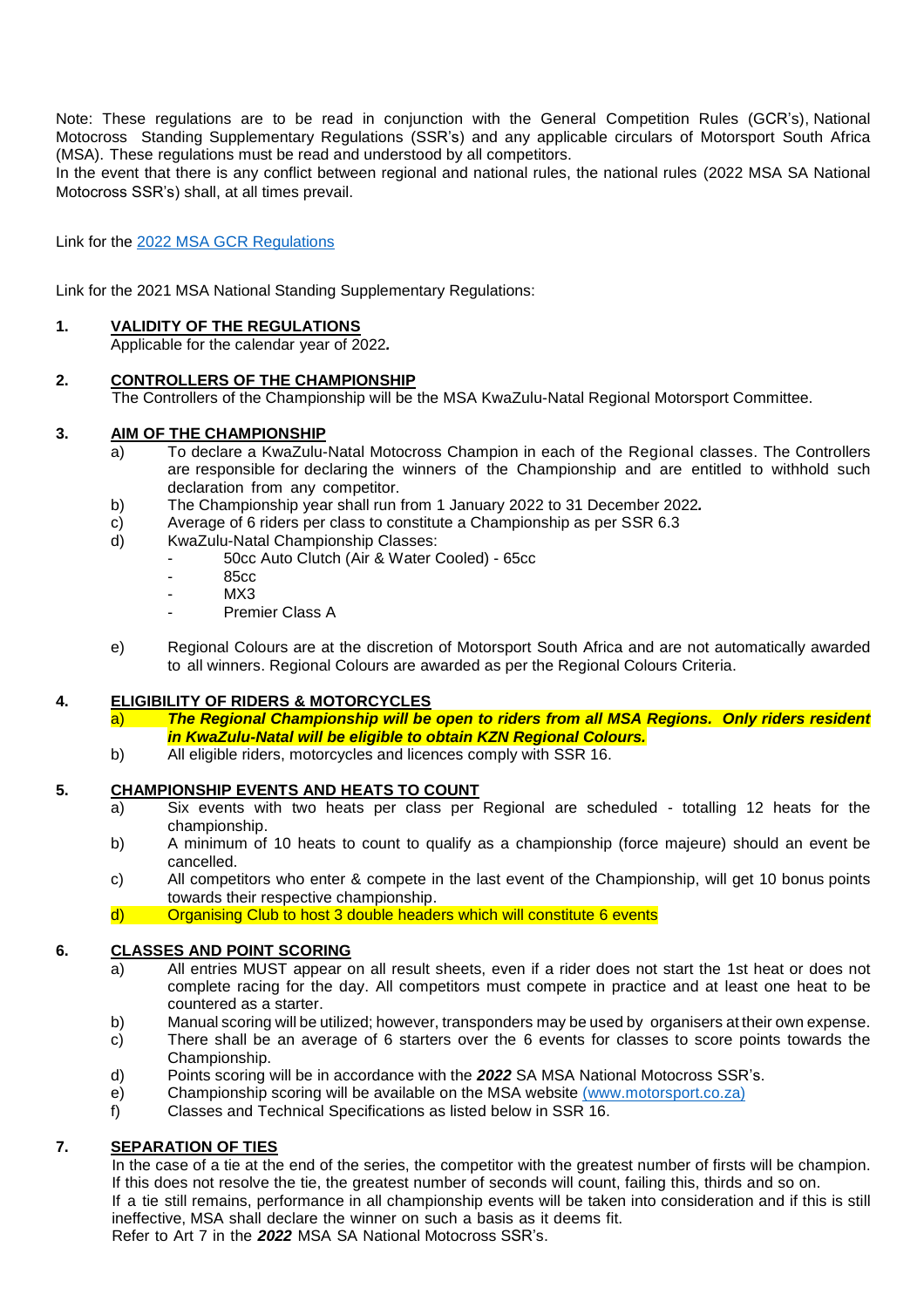# **8. COMPETITION NUMBERS**

Competition numbers for ALL classes will be those as issued by Motorsport SA (Head Office) only. Refer to SSR 221 – 224 in the *2022* MSA SA National Motocross SSR's.

# **9. PROGRAMME OF EVENTS, RACE DISTANCE AND RACE ORDER**

Refer to SR's (Event regulations).

RACE DISTANCE & RACE ORDER (The duration and race order of the event may be altered if deemed necessary by the Clerk of the Course in consultation with the Stewards).

#### **10. SCRUTINEERING**

- a) Self-Scrutineering will apply. Forms will be available via the *electronic official notice board*.
- b) Refer to SSR 226 in *2022* MSA SA National Motocross SSR's.

# **11. MULTIPLE CLASSES**

Multiple classes are permitted, provided the rider's age and motorcycle conforms.

#### **12. CLOSURE OF CIRCUIT**

- a) The closure of the circuit prior to Regional Championship events will be advised in the SR's.
- b) The responsibility for establishing if a circuit is open lies with competitors.

#### **13. TROPHIES & PRIZEMONEY**

At the discretion of the promoters / organisers.

#### **14. ENTRIES**

Entry fees for *2022* can be seen in the SR's.

#### **15. FIRE EXTINGUISHER, ENVIRONMENTAL MATS & SOUND LEVELS** Refer to *2022* MSA SA National Motocross SSR's.

# **16. CLASSES AND TECHNICAL SPECIFICATIONS – Refer to SSR 3**

a) **50cc Auto Clutch** 2 Stroke air & water cooled not exceeding 52cc. Age – Open to riders from the year of their 4<sup>th</sup> birthday, to 31 December of the year in which their 9<sup>th</sup> birthday occurs.

Please note that the age for female competitors will be from the year of their 4<sup>th</sup> birthday, to 31 December of the year in which their 10<sup>th</sup> birthday occurs.

Carburettor size – 19mm as per the manufacturers specifications (stock).

Wheel diameter - not exceeding 10" (rear) and 12" (front).

#### b) **65cc (Clutch lever with gears – motorcycles not exceeding 65cc**

Age – Open to riders from the year of their 7<sup>th</sup> birthday to 31 December of the year in which their 12<sup>th</sup> birthday occurs.

Please note that the age for female competitors will be from the year of their 7<sup>th</sup> birthday, to 31 December of the year in which their 13<sup>th</sup> birthday occurs.

Wheel diameter - not exceeding 12" (Rear) and 14" (front).

# c) **85cc (Clutch lever with gears – motorcycles not exceeding 85cc)** Age –*Open to competitors from the year of their 8th birthday to the 31 December of the year in which their 14th birthday occurs.* Please note that the age for female competitors will be from the year of their 8<sup>th</sup> birthday, to 31 December of the year in which their <mark>15<sup>th</sup> birthday</mark> occurs. Wheel diameter - not exceeding 17" (front) and 14" (rear) or 19" (front) and 16" (rear) Will be bore and stroke to capacity only and no further restrictions will apply. *MX 85cc and MX Pro Mini classes will be combined into one class.*

#### d) **PREMIER CLASS A**

Age applicable to bike size as per SSR 16 *f) and g)* – MX1, MX2, MX3, High School.